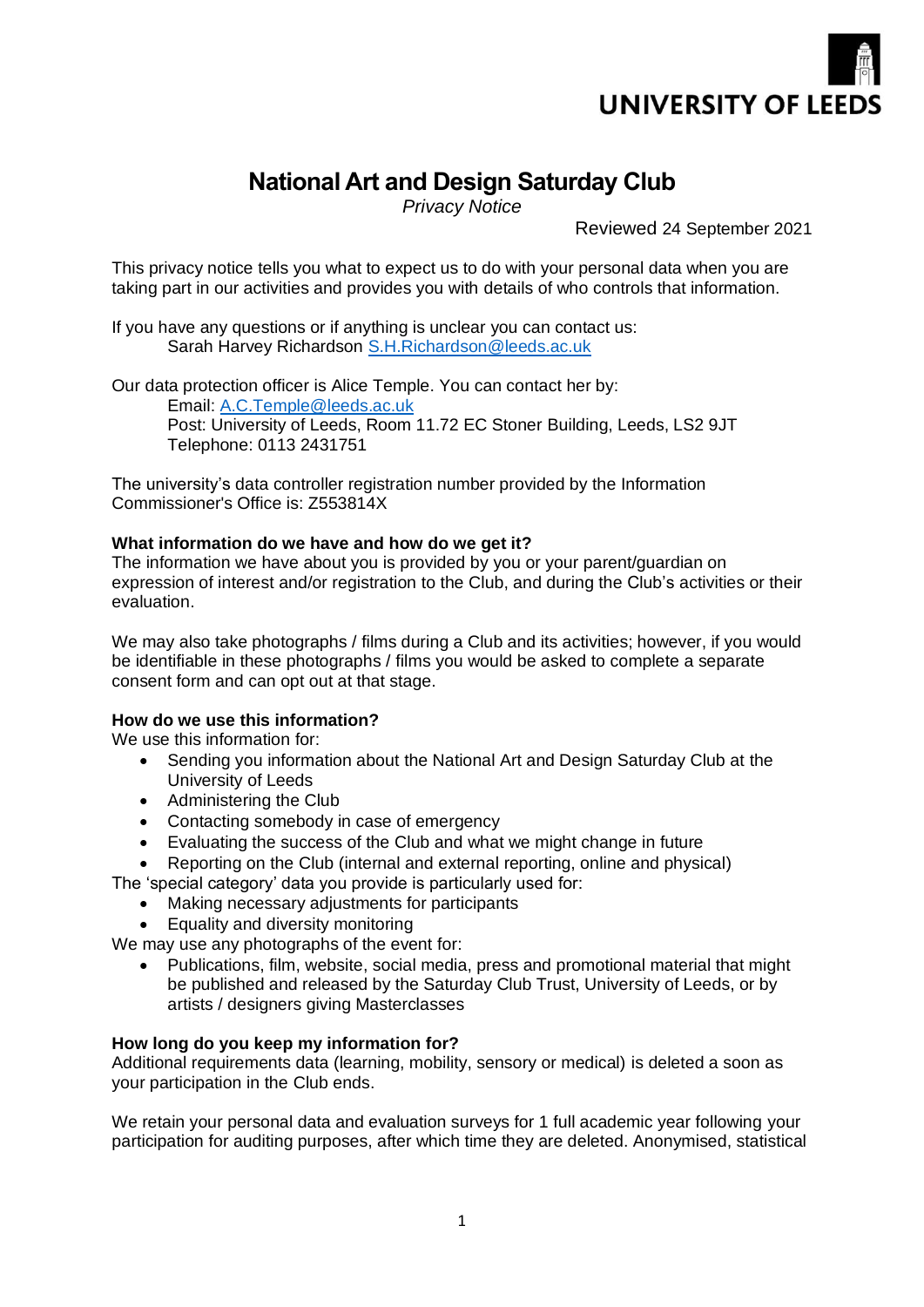

data will be kept for the purposes of evaluation and monitoring of the 'National Art and Design Saturday Club' project.

You may decide to keep in touch with us and/or the Saturday Club Trust after your participation in the Club by consenting to be contacted as part of the 'National Saturday Club' alumni scheme, but we will seek separate permission to hold your updated data at that time.

We may keep and use identifiable photographs / videos from the event for up to five years after the event, if you have provided your consent for this separately.

#### **How do we keep this information secure?**

The information we hold about you will be stored on the University's Secure Server or in University approved Jisc Online Survey service (Online Surveys is certified to ISO 27001 the recognised information security standard. All Online Surveys user and respondent data is stored in the EU). Highly confidential data will be stored in encrypted, password protected spreadsheets and will only be accessible to specified members of the Arts Educational Engagement Team.

The information we retain for evaluation and monitoring is fully anonymised, which means that you cannot be identified in this statistical data.

When your data is shared with other parties (for example the Saturday Club Trust) this is done securely using secure servers and data sharing services (such as Egnyte), and/or password encryption.

Your data will not be transferred outside the European Economic Area EEA.

#### **Who might we share this information with?**

Whilst organising and evaluating the Club we may share data with other teams in the University.

Your data will be shared with the Saturday Club Trust in order to monitor participation in the National Saturday Club network (coordinated by the Saturday Club Trust), including attendance, evaluating impact, and equality and diversity monitoring within the network to ensure the Trust's charitable objectives are being met and report to their funders. A data sharing agreement will protect how your data is used by the Saturday Club Trust.

Your data may be shared with Trinity College London for marketing and academic purposes, if you wish to be submitted for an Arts Award. To receive an Arts Award qualification from Trinity the following data must be shared: Full Name, Date of Birth (DOB), Level of award achieved, Adviser name (trained Arts Award adviser who has assessed the portfolio), and Artform.

We may also include statistical information (where you will not be identified) in internal and external reports and articles, both physical and online. Examples would include reports to regulatory bodies such as the Office for Students, funding organisations, and other partners we work with during the event.

#### **How can I have my data or photographs removed or deleted?**

Your personal data can be withdrawn and deleted at any time, but you will no longer be able to participate in the National Arts and Design Saturday Club at the University of Leeds.